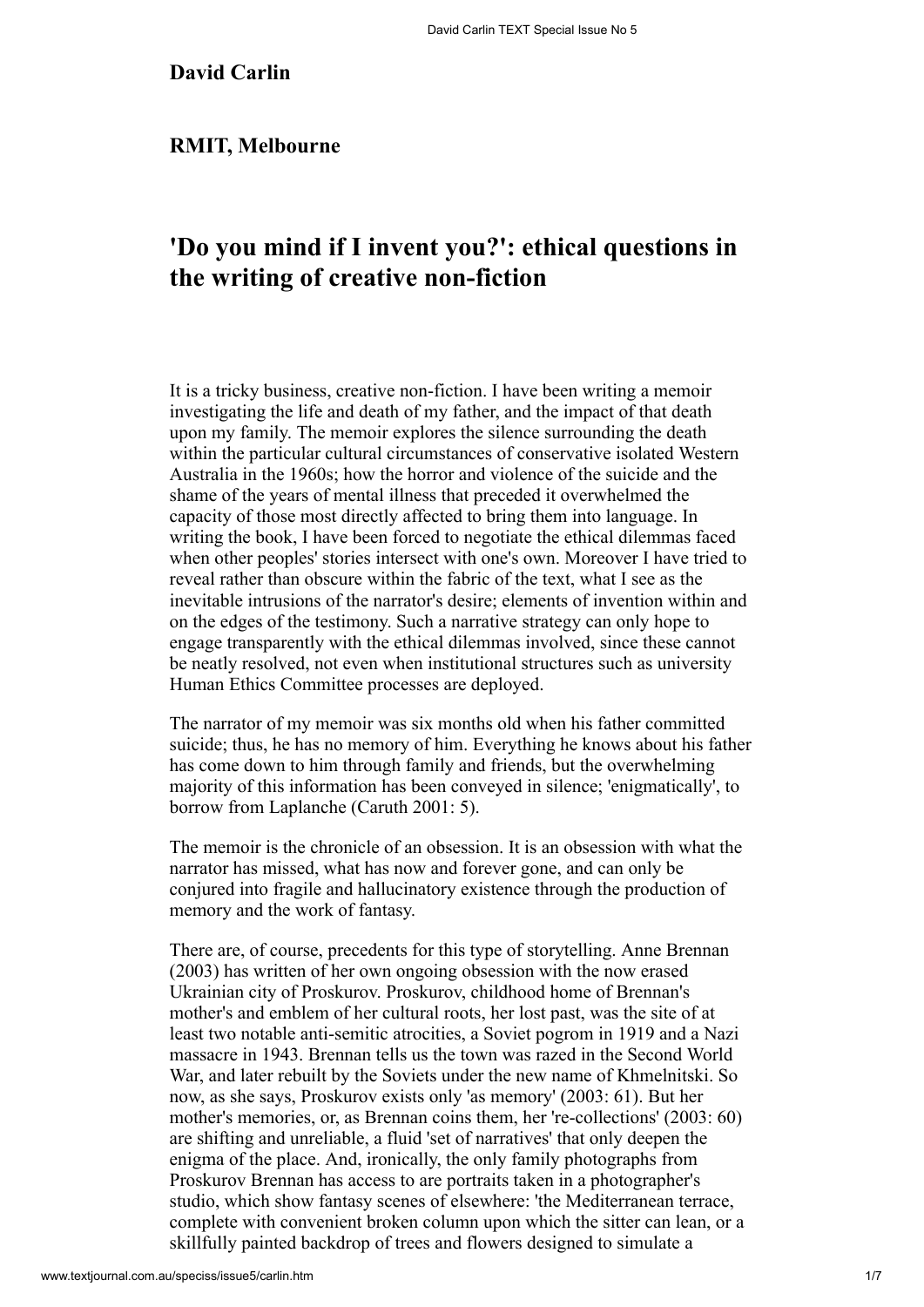civilized and thriving garden' (2003: 61). Fascinated by this place that looms so large in her family history and yet lacks any solid evidence as to ever having existed, Brennan embarks on an extensive archival search for documents, photographs, other clues, and plans a journey to the Ukraine to see for herself the new town that sits where Proskurov was. She ponders the nature of her undertaking:

Separated from my mother's story by time, history, geography, language and cultural difference, I have come to see my project as *framed by lack, that poignant condition of the fragment* (Brennan 2003: 61; emphasis added).

Brennan's project provides a way of contextualizing my own, in the memoir: my own digging into the archives for evidence of my father's existence; my dialogues with his closest living friends and relations aimed at bringing into language, often for the first time in such a considered way, their necessarily frail and partial memories; my production of connections and details building upon, going beyond, the evidence received. History, memory and fantasy: I am arguing that a kind of truth about the past may be enacted where these three activities of narrative production intersect, or perhaps more accurately, co-mingle. This truth makes no pretence at objectivity, since such an idea - a single uncontested objective truth about the human past - is in itself a fantasy, produced socially to support specific practices of power. As Foucault has said: '"Truth" is linked in a circular relation with systems of power which produce and sustain it, and to effects of power which it induces and which extend it' [\(1980: 133](#page-6-2)).

<span id="page-1-3"></span><span id="page-1-0"></span>I invent my father. In inventing him I colour in the traces his absence has left on my imagination. Or as George Perec said when explaining his impulse to write about the childhood loss of his own parents: 'I write because they left in me their indelible mark, whose trace is writing' ([1988: 59\)](#page-6-3).

<span id="page-1-2"></span><span id="page-1-1"></span>And yet, it is a project of non-fiction. I invent him but he is still, I would have you believe, my father. He is not a fictional character. I am curious to be, following [Annette Kuhn's \(2002: 4\)](#page-6-4) lead, a detective of my own life, in traveling these borderlands between history, memory and fantasy. From a redbrick suburban archive in Perth I retrieve Brian's complete medical record detailing twenty years of mental illness. I read newspaper reports and articles from the 1950s on attitudes to homosexuality in Australia, since this becomes a subplot in the story. I discover stories of the raids on the infamous 'Lampshade Shop' of Rundle Street, Adelaide (cited [French 1986: 14](#page-6-5)); of a 'bevy of boys' arrested after a straight man attempted to pick up Lana Turner in drag in Sydney's Hyde Park (cited French 1986: 22). I take diverse notes on the early history of South Australia, electric shock treatment, developments in mid-twentieth century agricultural science and so on. It is the standard eclectic research a writer might do. At the same time I examine my own memories of childhood and its mysterious silences around the subject of my absent father. And then, I mine a richer deeper vein: how Brian is remembered by his family and friends. I conduct over a dozen extended interviews, for which, since I am writing within the scholarly and institutional context of a university, I need to go through the elaborate processes of ethics clearance with which academics are now familiar. Finally and always, there is the presence of fantasy: my imaginative investment in the material or, in other words, where my desire takes me within the gaps in what I know.

So, for example, Brian (this is his name, a daggy name in my opinion, but I cannot invent another since this is one of the few facts of his identity I have always possessed) - Brian enlisted in the Navy in 1945 aged 18 and crossed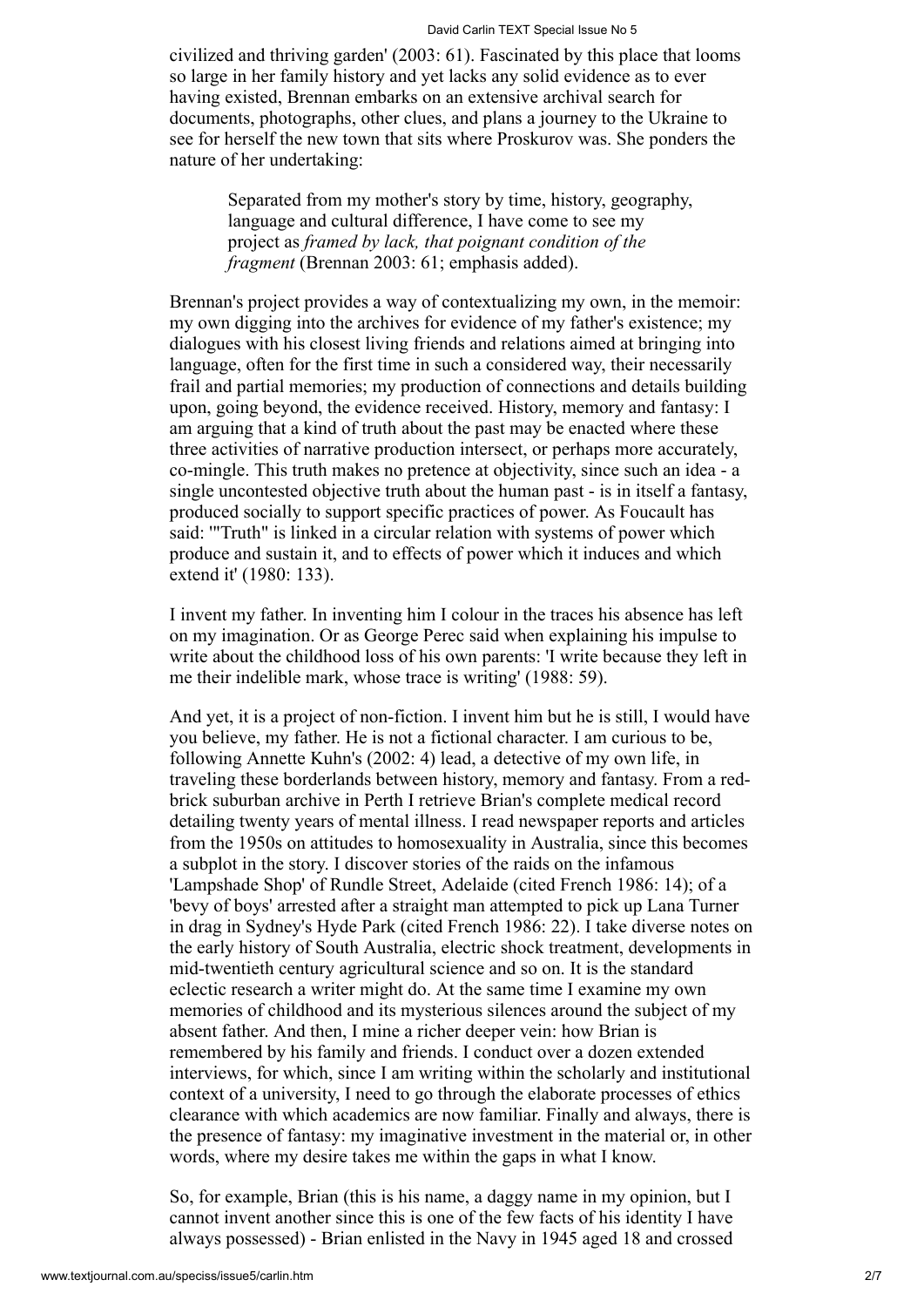the Nullarbor to join his training course outside Melbourne. I have a copy of an official navy document to this effect. But what form of transport did he take across that desert? Ship or train? It may have been either. Some further digging would probably reveal the answer without too much trouble. But I am too eager or lazy, my mind prefers to wander where it will, and before I know it I have gotten ahead of myself and taken an executive decision: I have put him on a train. He is already half way across that huge expanse of nothingness:

*Finally, I imagine, there is a station, a solid stump of a building, propped up by a few trees. The train has almost forgotten how to stop, jolting and squealing wearily as it pulls up, and awkward with being so long and the station so short. A man stands in the door, shaded from the sun, watching the train to see how it might be different from all the other ones that have come past this way. By now, the train corridors are full of people gawking, waving, spitting onto the dirt. There's Brian; I see him pressed against the open window, sticking his head out with the rest of them.*

*Uncertainty grips me again as I contemplate the wanderings of my story. Here I am with an unscheduled stop in the middle of the desert. My Brian, carrying only his few light pieces of biographical detail gleaned anecdotally, has found himself surrounded by a throng of passing bit-characters. Is he planning to make his way in such manner across the continent to Melbourne, with similar scenes played out in the dining car, his sitting compartment, the station platform in Adelaide? Is he already in uniform, having signed up in Perth, or does he travel in civilian clothes until commencement of his training over East? This will surely have great bearing on the way others relate to him. If he's in uniform, they'll talk to him, ask him where he's going, and he'll feel the respect they accord him, and gain confidence in the story he relates to them, which, unlike mine, as I sometimes feel, is a perfectly respectable one: a youth, straight from school, has enlisted to fight for his country in wartime. Bravely, he ventures across the country to do his duty and cheerfully face whatever perils may await. There is neither more nor less he has to say. He is only a simple spear-carrier, an extra, one of thousands, but admirable in his naivety, adorably cute and fresh-faced in his costume, and vulnerable enough to tug the heartstrings of the older lady passengers. He'll find, this uniformed Brian, that the course of the journey announces, in a way that is both pleasurable and unsettling, a whole new version of himself, the independent young man on the cusp of life, the loyal recruit to His Majesty's forces. When the train stops in the desert, and at other times, people may turn to him as a figure of some authority. If those larrikins outside threaten to drag proceedings towards a dangerous violence, he may be expected, along with those other men in uniform almost certainly dotted like him through the train, to assert some order. This, the idea of having to physically confront the offenders, is a frankly terrifying prospect that brings him face to face with the vision of his father shaking him by his collar … the disgust in his eyes … The ladies around Brian on the train have no idea their young matinee idol is a coward and a bedwetter. The uniform is a brittle masquerade, and beneath its creases, insignia and polish his flesh is soft and weak. He sees himself reflected in his father's eyes: a puppy, not a man.*

*On the other hand, the Brian not yet uniformed travels incognito, an intriguing stranger, quiet, absorbed in his books. He's perfectly polite but unforthcoming, shy most likely, attracting as little attention as possible. For some he's almost a ghost; they barely see him - after three days sitting next to him on a train would have difficulty giving evidence as to his appearance, let alone his identity. Others watch him from the corner of their eye and*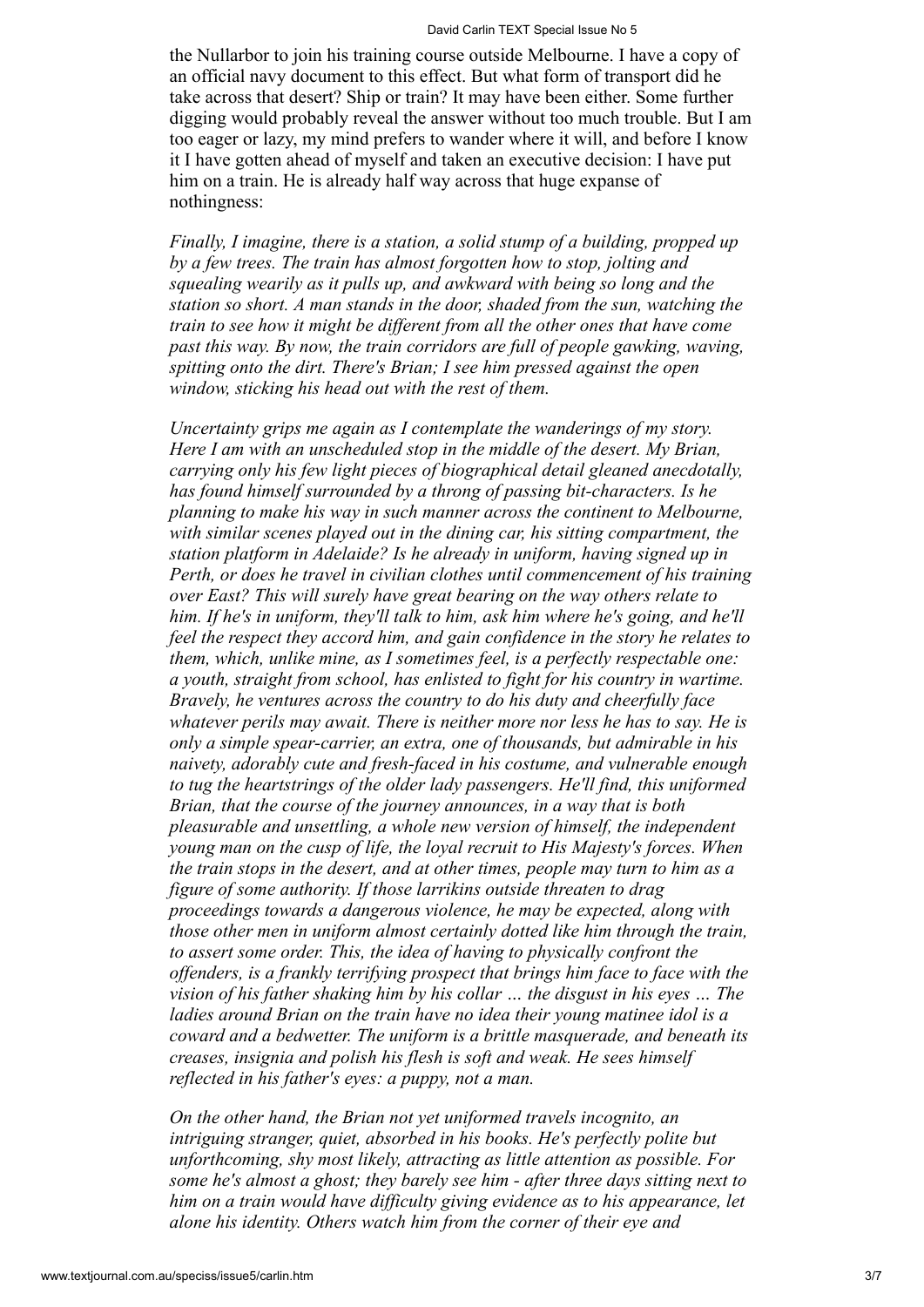*daydream his possible lives, where he's come from, where he's going all alone. Can he really be as young as he looks?*

Now he is on the train I have grown attached to him there. What will I do if I find out after all it was a ship he travelled on? Do I have an ethical duty to scrap the scene, or recast it in a nautical setting? Perhaps what I have, at least, is an ethical duty to make clear when I am or am not fabulizing - to make clear within the weave of the writing that this train is now one I have imagined.

My feeling is that Brian, being long-dead, cannot be affected by what I write, how I invent him. I am interested then when a philosopher friend tells me he thinks the central ethical issue facing me is whether my father would be happy with what I am doing, whether I am doing justice to his memory. It has never occurred to me to worry about Brian's point of view. Why is this? Perhaps because I think that having departed so abruptly he is no position to argue? But, attempting to be more grown-up about it: from all I have uncovered about him, it seems he was constantly searching to discover for himself what was wrong with his mind. Brian too sought to be a detective of his own life, even if tragically he remained unable to solve his case - except in the negative, as it were.

But what about all the other characters in the story who live on? What are the ethical issues I face in writing about living people in a memoir? My argument, to begin with, is that there is no way I can purport to represent them 'objectively', but that on the other hand I have a responsibility to represent them truthfully - that is, not to misrepresent them - especially since my story is built in no small part on their testimonies to me given in good faith. But if I think it through further, what I actually believe is that, given fact and fiction cannot be kept neatly quarantined where memories are concerned, my responsibility is to represent the truth of this very impossibility of a singular 'truthful' representation. My responsibility, moreover, is to not erase the traces of my own partiality, my own desire in the case I am attempting to 'solve'.

As my project began as part of a Ph.D. through the University of Melbourne, I needed to gain ethics clearance from the Human Research Ethics Committee of the University in order to conduct interviews with family members and friends of my father. I was told that this was the first time a student at The University of Melbourne had applied for ethics clearance for the creative writing component of a higher degree.

From conversations with other postgraduate students and academics it is clear that complying with the bureaucratic requirements of Human Ethics Committee application processes is often considered to be about as enticing as dental root canal surgery. Nevertheless, although we might mutter that these ethics approval processes have become standard practice at universities merely in response to institutional fears of litigation, serious ethical questions raised in the conduct of a project such as mine do need to be considered. The Human Ethics Committee process - despite what some may see as the shortcomings of its 'one-size-fits-all' approach across the academy - provides a framework for so doing.

<span id="page-3-0"></span>For medical or psychology researchers the humans involved in their research may be asked to undertake a medical trial or a psychological test. It is clear that such participants need to be granted the right to what is known as 'informed consent'. As the 2007 'National Statement on Ethical Conduct' published by the [NHMRC, ARC and AVCC](#page-6-6) elaborates in its preamble, the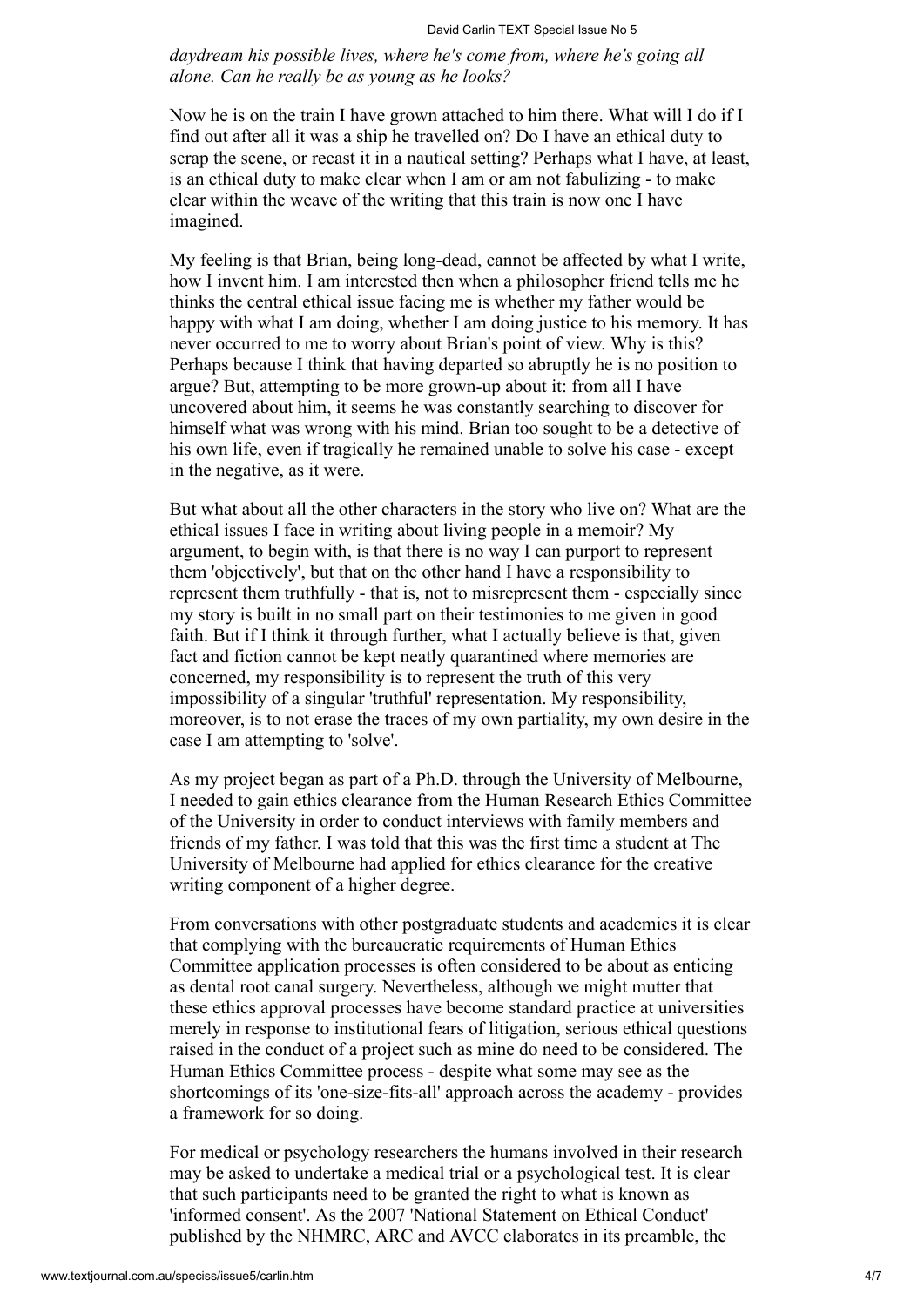#### David Carlin TEXT Special Issue No 5

appallingly inhumane human experiments undertaken in the name of science by the Nazis prompted the development of the Nuremberg Code defining principles for what henceforth would be agreed permissible in medical experiments.

But what were the risks involved for the human subjects asked to participate in my research? I am asking them, not to take an experimental medication or suchlike, but rather to remember and to tell stories - bearing in mind that these memories and stories pertain to the potentially distressing history of the mental illness and suicide of a someone who was once very close to them: a friend, brother, father, husband.

Central to the concept of informed consent is the provision of information as to what the point of the research is, what the participation of the individual in that research requires them to do, and how the data gathered from their participation will be used, or 'processed' by the researcher. I was required to write, and to give to each potential 'researchee', what is called a 'Plain Language Statement'.

My Plain Language Statement said, in part:

The aim of this study is to investigate, through the medium of creative writing, an autobiographical family trauma, surrounding the mental illness and suicide of David Carlin's father, Brian. Should you agree to participate, you would be asked to contribute to this by participating in an interview or series of interviews, conducted by David Carlin.

<span id="page-4-0"></span>Note: Please be advised that your participation in this study is completely voluntary. Should you wish to withdraw at any stage, or to withdraw any unprocessed data you have supplied, we want to make it clear that you are absolutely free to do so without prejudice. [\(Carlin 2004](#page-6-7))

'Unprocessed data' - how on earth, the poets might wonder, might such a sterilized term translate into the notably unscientific realm of creative writing? What is the nature of the 'processing' that takes place, when this data, being a quantum of memories and stories, verbal images, filters through the mind of a writer and emerges, condensed, collaged, juxtaposed within an unfolding narrative? When does such processing begin? Surely during the interviews itself, when even as the interviewee is testifying as to their memories and impressions the writer cannot help but be supplying mental images to accompany the stories heard; cannot help but be considering, consciously or not, the affects that play out in the interviewee's face and body as they tell their story. Given this, the promise to withdraw any 'unprocessed data', which is a standard phrase in such Ethics process documents, remains, thankfully, untested.

To quote again from the plain language statement:

The material gathered from the interviews will be used to *feed directly or indirectly into the process of creative writing* for the project. Information you provide may or may not be directly attributed to you within the text created. It is possible that the circumstances (location, etc) of the interview may also be described. (Carlin 2004; emphasis added)

You see how vague and slippery this language is: 'feed directly or indirectly'. But could it be otherwise?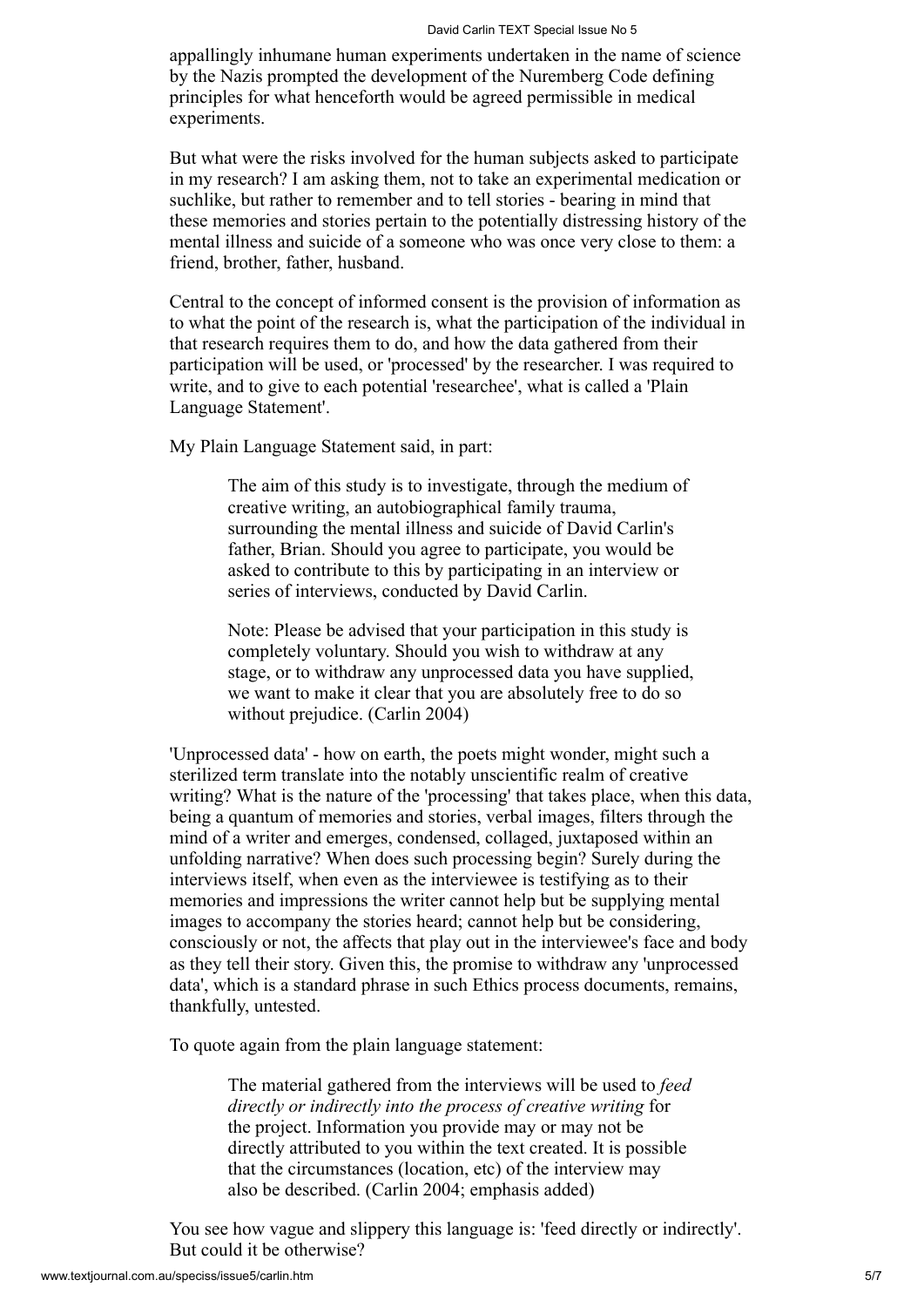At one point in the memoir, I wrote:

*My sister Wendy called last night, from England. She remembers, from the age of six, having come to Perth to stay at Scarborough with our grandmother for months at a time, whilst our father was in hospital. Scarborough was at that time a quiet seaside suburb, a few fingers of housing stretching out into the scrubby sand dunes. Wendy remembers the Kennedy death from Scarborough - seeing the headline on a newspaper lying in the front of the car, while the adult went to buy a Choc-Wedge. A scorching day, the ocean glassy, not a whiff of the sea-breeze ...*

Another family member joked with me after he had read the first draft of the memoir: 'I suppose you might now write down our conversation just now and put that in the book as well - "x called me on the phone last night and discussed his feelings about how he was represented in the manuscript ..."' As if his any interaction with me might now be fair game, grist for the mill. Like all jokes this one contained an element of truth. I had to reassure him this would not be the case; that I had no interest in an endless hall of mirrors of reported conversations - but what if I had? I could see his point - and, when writing autobiographically about lives and memories, one can see the difficulty of drawing neat boundaries around what is covered, for instance, by Ethics consent.

I asked another interviewee, upon reading the draft, whether he felt it painted an accurate picture of the family. Apart from some minor quibbles here and there, he said, it was all 'very true'. But, he added, he felt as if his family's front door had been left wide open so that everyone walking by in the street could see right in. 'Exposed', he said he felt. Do I betray his trust still further by reporting this here?

### I wrote in the memoir:

*All this time, [Tom, Brian's father] remained distant from his sons. When they encountered him it was across the silent dinner table or at the other end of the razor strop. Discipline and punishment in this family played out in a cruel and protracted ritual, albeit one perhaps common enough in its day. First would come the misdemeanour, Brian or one of his brothers crossing a line, behaving badly. This was as witnessed and adjudged by Doris from her position at the frontline of the children's behaviour, where Tom was invariably absent. But Doris would never herself mete out punishment for crimes committed by the boys; her role was merely to deliver the injunction: wait til your father gets home. The appointed hour would come later the same day, or as much as a week or a month afterwards, depending on Tom's schedule. Doris would report the summary of offences, and Tom, the dutiful executioner, march off to the bathroom for the strop. The sentenced child endured the humiliation of pants dropped to the ankles, then the pain of lashings on tender flesh. Meanwhile Doris fled to the bedroom to hide her head under the pillow, not to hear the anguished cries of her poor baby.*

<span id="page-5-0"></span>'In autobiography', writes [Nancy Miller \(2002: 210\),](#page-6-8) 'the acts - performed and witnessed - that might seem to beg not to be revealed are the very ones that produce writing. 'Secret knowledge', she continues, 'becomes public shame ... As you tell the secrets of others, and violate family codes, you separate yourself from their power over you, even as you return to them in memory' (Miller 2002: 210). By definition the memoir project I have been writing has been carved from shame, as it were, since it seeks to talk about what was held taboo, a family secret. And even if all involved can agree in principle it is a